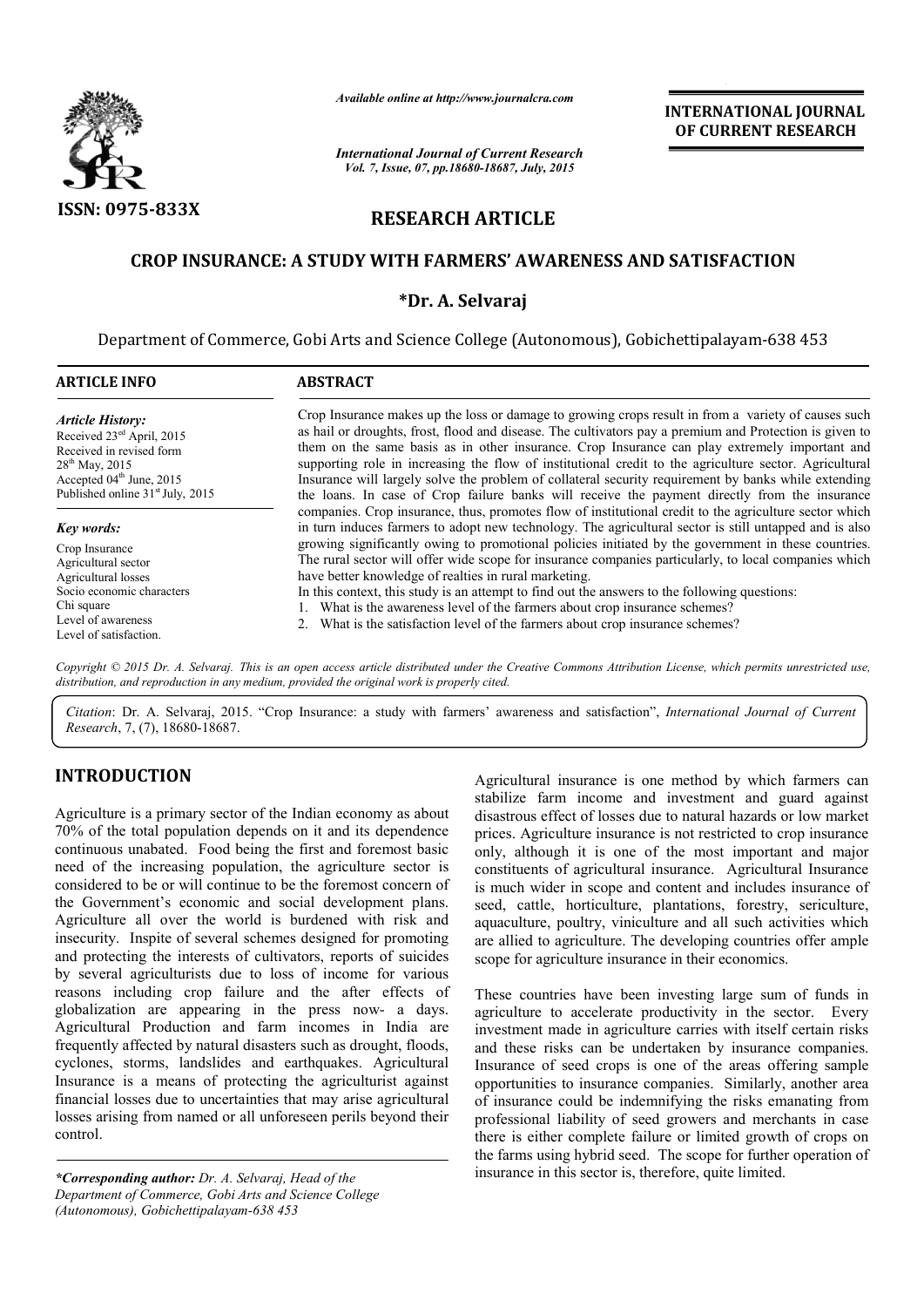# Crop insurance

Crop Insurance Scheme was introduced as a pilot scheme in 1979-80 in limited areas in 12 states. In April 1985 a Comprehensive Crop Insurance Scheme (CCIS) was launched covering all the willing states and UTS. Crop insurance is a procedure or a contract securing compensation for the loss or damage of crops on payment of premium as decided by the Government and the General Insurance Corporation of India. Crop Insurance scheme was first attempted in India in 1985. Ever since 1985, a good deal of experimentation has gone into the business of crop insurance. The successive central governments have been revising the crop insurance scheme and calling them with different names like comprehensive insurance scheme, modified crop insurance scheme, revised crop insurance scheme experimental insurance scheme etc.

# Statement of the problem

Crop Insurance makes up the loss or damage to growing crops result in from a variety of causes such as hail or droughts, frost, flood and disease. The cultivators pay a premium and Protection is given to them on the same basis as in other insurance. Crop Insurance can play extremely important and supporting role in increasing the flow of institutional credit to the agriculture sector. Agricultural Insurance will largely solve the problem of collateral security requirement by banks while extending the loans. In case of Crop failure banks will receive the payment directly from the insurance companies. Crop insurance, thus, promotes flow of institutional credit to the agriculture sector which in turn induces farmers to adopt new technology. The agricultural sector is still untapped and is also growing significantly owing to promotional policies initiated by the government in these countries. The rural sector will offer wide scope for insurance companies particularly to local companies which have better knowledge of realties in rural marketing. In this context, this study is an attempt to find outr answers to the following questions.

- 1. What is the awareness level of the farmers about crop insurance schemes?
- 2. What is the satisfaction level of the farmers about crop insurance schemes?

# Review of literature

In any social study like this, it is necessary to review the available previous studies and literature to frame objectives, hypotheses and methodology. By considering this, the following are brief details about the reviews relating to the present study. Binswanger (1980), after studying the risk in agricultural investments, risk averting tendencies of the farmers and available strategies for shifting risk. Concluded that farmers own mechanisms for loss management or risk diffusion are very expensive in arid and semi-arid regions. Ahsan Syed, (1982) found that the philosophy of Insurance market is based on large numbers where the incidence of risk is distributed over individual. Insurance, by offering the possibility of shifting risks, enables individuals to engage in risky activities which they would not undertake otherwise. Pomareda (1986) conducted a study on, Crop insurance protects farmers' investment in crop production and thus improves their risk bearing capacity crop insurance facilitates

adopting of improved technologies, encourage higher investment resulting in higher agricultural production. Hazell (1986) identified that the risk is distributed across space and time. The losses suffered by farmers in a particular locality are borne by farmers in other areas or the reserves accumulated through premiums in good years can be used to pay the indemnities. Crop insurance brings in security and stability in farm income". Mishra (1994) conducted a study and found that the impact of a credit linked comprehensive crop insurance scheme (CCIS) on crop loans, especially to small farmers in Gujarat. It is observed that CCIS had a collateral effect as reflected through the increased loan amount per borrower and reduction in the proportion of non-borrowers among small farmers. Morduch (2004) identified several practical challenges that can limit the success of micro insurance: the need for reinsurance, the need for data on which to base premiums, and the need to limit transaction costs. Rainfall insurance ful.lls all of these criteria, and is gaining commercial acceptance throughout India. Whether it will grow into a mature product remains to be seen. Expanding into areas where no weather station exists (perhaps 2/3 of the area of India) is not as simple as installing a new weather station, as insurers and reinsurers will require historical data to price policies.

Bhede (2005) conducted a study on, Found that income of the farm households from semi-arid tropics engaged predominantly in rain-fed farming was positively associated with the level of risk. Hence, the availability of formal instrument for diffusion of risk like crop insurance will facilitate farmers to adopt risky but remunerative technology and farm activities resulting in increased income. In some extreme cases, these unfavourable events become one of the factors leading to farmers' suicides which are now assuring serious proportions. Agriculture Insurance Corporation (2008) conducted a study on, "Agriculture insurance is a means of protecting the agriculturist against financial losses due to uncertainties that may arise agricultural losses arising from named or all unforeseen perils beyond their control". On the basis of above review, it is clear that the present study is differing from other studies in the aspect of scope, objectives and area.

# Scope of the study

In the present study, an attempt is made to analyse the awareness and satisfactory level of the farmers about crop insurance schemes.

# Objectives of the study

The present study is undertaken with the following specific objectives.

- 1. To assess the level of awareness of farmers about crop insurance schemes.
- 2. To examine the satisfaction level of farmers towards crop insurance schemes.

# Hypotheses of the study

The following hypotheses are formulated by considering the objectives of the study, the researchers' theoretical knowledge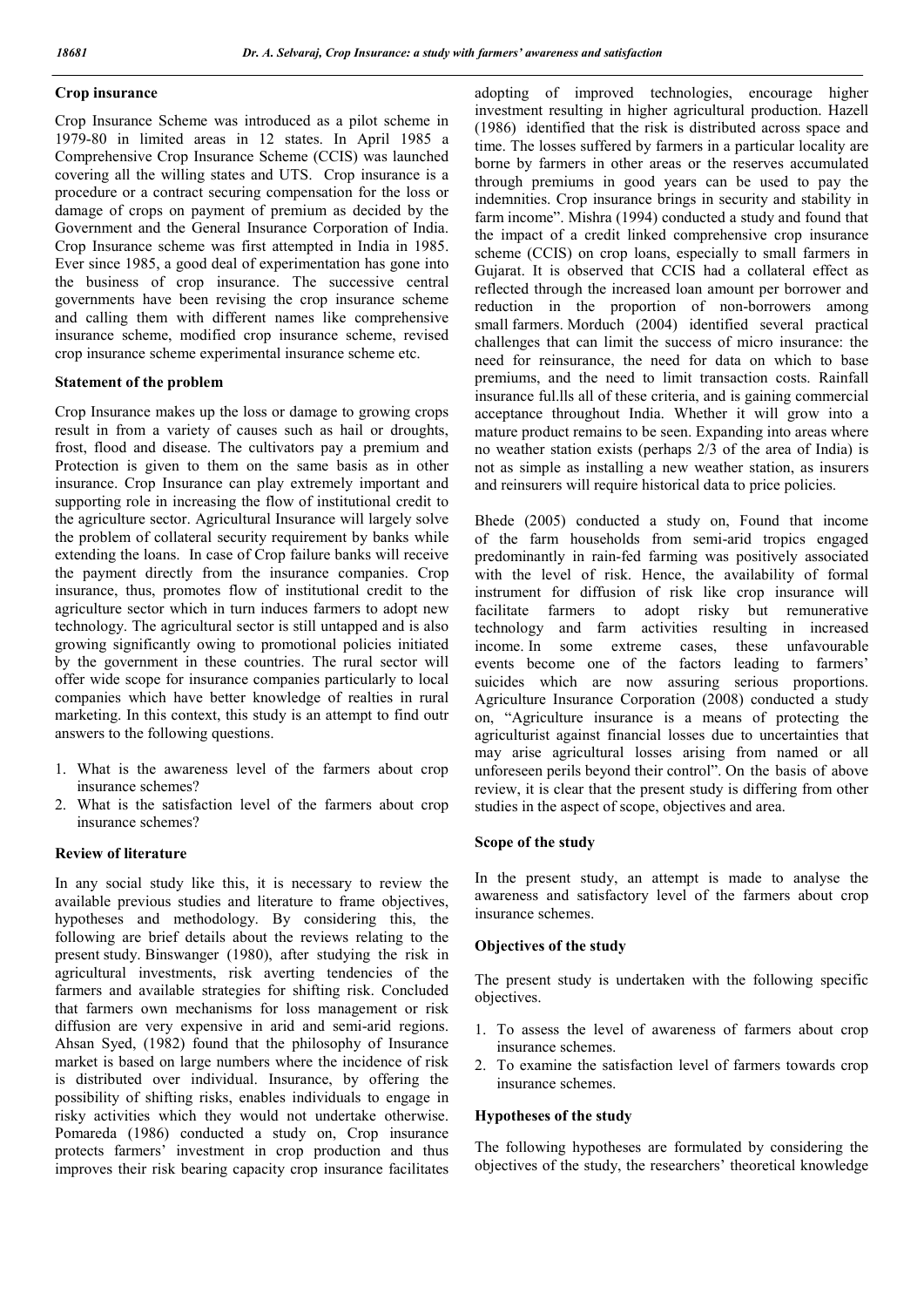discussions and deliberations with field expert and from other research studies these hypotheses are subjected to appropriate statistical tests.

 $H<sub>ol</sub>$ : There is no significant association between socioeconomic characteristics of sample respondents (age, sex, marital status, educational status, size of the family, farm experience, annual expenditure and annual income) and the awareness level of farmers about crop insurance schemes.

 $H<sub>0</sub>$ . There is no significant association between socioeconomic characteristics of sample respondents (age, sex, marital status, educational status, size of the family, farm experience, annual expenditure and annual income) and the satisfaction level about crop insurance schemes.

The statistical significance of these hypotheses has been tested with the help of chi-square test  $(\chi^2)$  at 5% level of significance.

# Period of the study

The period of the study for the primary data collected through a survey made on farmer is related to the year. Sample respondents are interviewed during the months of November 2009 to February 2010.

# MATERIALS AND METHODS

This study is an empirical research based on the survey method. In Erode district, there are five taluks viz., Erode, Gobichettipalayam, Sathyamangalam, Bhavani, Perundurai. Of them, by considering the area of agriculture, Gobichettipalayam and Perundurai Taluk have been selected purposively. The study is based on primary data collected by interviewing the sample respondents personally. A detailed questionnaire embracing the objectives laid down was designed and canvassed to the sample respondents personally. The first hand information collected from the sample respondents with the help of an interview schedule prepared.

# Sampling design

Universe of the present study is infinite. Hence it is decided to use convenient sampling method. Originally, it was planned and collected the data from 120 sample respondents. Due to incompletion and contradictory information it was possible to have only 100 sample respondents as final sample size. The sample chosen consisted of 100 sample respondents representing farmers.

# Collection of data

The present study is carried out by adopting the formal interview technique. Both primary and secondary data are used. The present study is largely based on the primary data. Because, the information relating to the study is extremely scant. Required primary data are collected in the course of interview with the farmers through survey method collected data are tabulated to make it suitable for further statistical analysis.

# Awareness level of the farmers about crop insurance

Agricultural Insurance Company (AIC) is also making concerted efforts through publicity and awareness programs to educate the farmers about the schemes being operated by it and the benefits of having insurance cover for their crops. A substantial portion of crop credit does not have insurance at present. AIC is in the process of establishing the Kisan Bima Sans than to make farmers aware of the advantages of insuring his crop and to bring in so far uncovered. Crop insurance activity in India will, to a larger extent than would be intended, continue to depend on Government Policy and its financial support in some form or the other. The Government Policies have so far remained broad-based, farmer friendly, supportive of crop insurance that aimed at ensuring a stable growth of the agricultural sector, which are likely to persist in the future too. In fact creation of AIC reflects this commitment. In spite of the realization that crop insurance may not appear to be viable at present or in the near future, this support is likely to continue as long it serves the interests of farmers as the farmers risk management continues to be primary concern of the Government. The crop insurance awareness level among the Indian farming community is low. Only 4 per cent of farmers households had ever insured their crops and 57% of such households did not even know that crops could be insured according to a report based on the survey carried about by the National Sample Survey Organization (NSSO).

# Quantification of data to measure the awareness level

A comprehensive interview schedule is designed to collect the data from the sample respondents. Rensis Likert's method of summated, ratings is applied to find out the aggregate awareness level of the farmers. To measure the awareness level of farmers a list of 15 statements is prepared. The sample respondents are called to respond to each statement relating to the crop insurance schemes, using 3 point rating scale ranging from well aware to less aware. Likert's type 3 point rating scale that ranges from 3, 2 and 1 are used. If a respondent is well aware with the statement, a scale value of 3 is assigned, scale value of 2 is assigned, if respondent response is moderate and a scale value of 1 is assigned if respondent response is less aware. A total score for each respondent from all the 15 statements are calculated by Likert's 3 point rating scale technique. The maximum score of the each respondent can get from all the 15 statement are 45 and minimum score is 15. The respondents are grouped on the basis of score into three Viz., High aware, Moderate and low aware. Those who have score above 35 are classified as high aware those who scored 30-35 are classified as moderate and those who scored between15-29 are classified as less aware. Based on this procedure, out of 100 sample respondents' awareness score of 62 (62%) sample respondents is below the averages score while the score of 38(38%) sample respondents is 30 and above.

Findings relating to awareness about crop Insurance are shown in Table 1. It reveals that a high percentage (44%) of the sample respondents is having low level awareness about crop insurance.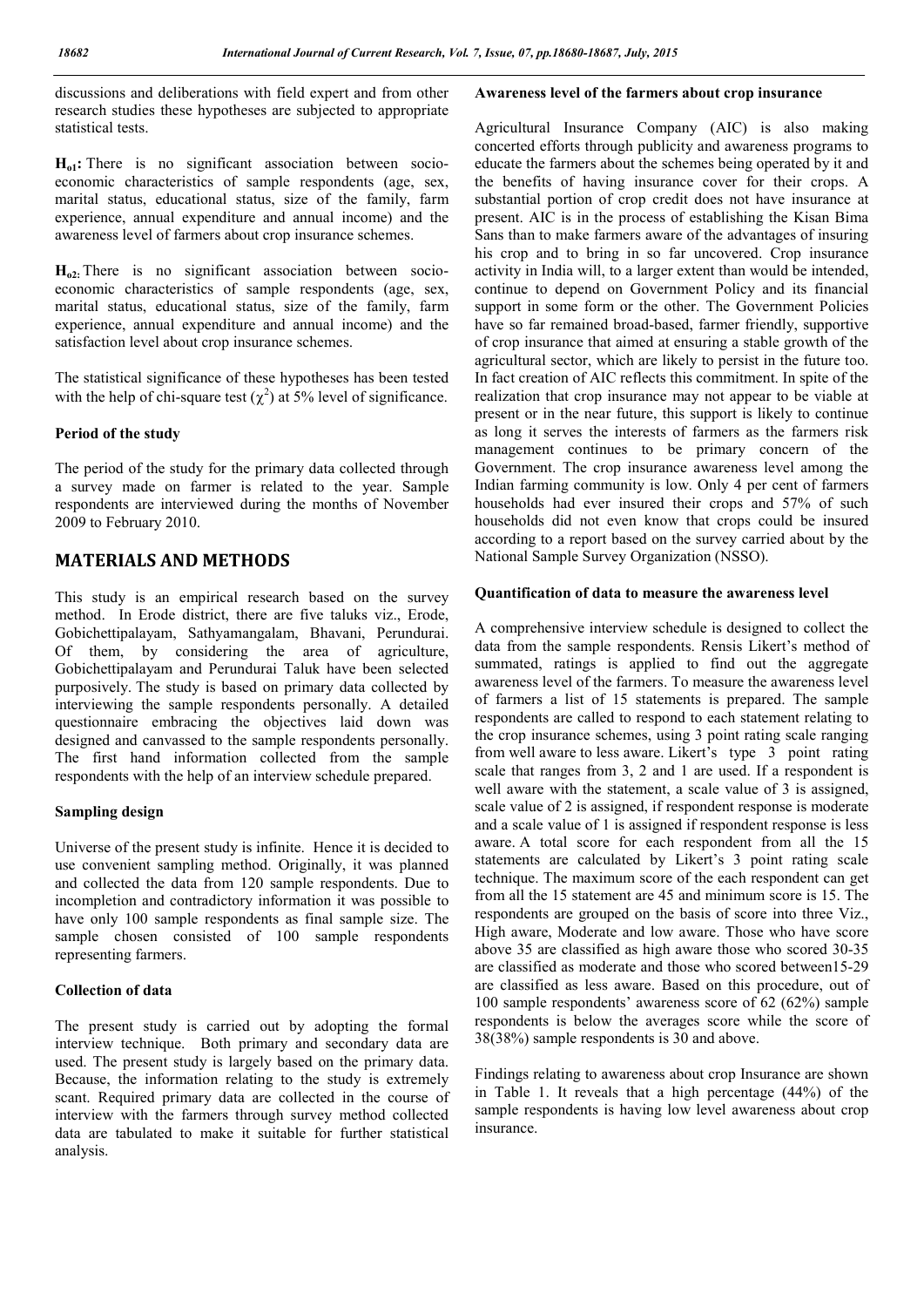| Awareness Level  | Number & % |
|------------------|------------|
| $High (35-40)$   | 18         |
| Moderate (30-35) | 38         |
| Low $(15-29)$    | 44         |
| Total            | 100        |

### Association between socio - economic characteristics and awareness level

It is expected that socio-economic characteristics of the sample respondents would influence the awareness level about crop Insurance. To examine the association between awareness level and socio-economic characteristics the following null hypothesis has been framed on the basis of knowledge gained during study and review of the various relevant studies, the present study aims to test the following null hypothesis.

Ho: There is no significant association between socioeconomic characteristics of the sample respondents (age. sex, marital status, educational status, size of the family, Nature of the family, farm experience, annual income and annual expenditure) and the awareness level of the farmers about crop insurance. The statistical significance of this hypothesis has been tested with a help of chi-square test  $(\chi^2)$  at 5% level of significance.

## Age and awareness level

The age is most important factor which determines the awareness level of sample respondents. The present study is an attempt to study the relationship between age and awareness level. It is found that the sample respondents' age ranges from 30 years to 45 years. In the present study, sample respondents are three categories. Viz., young (respondents who is upto 30 years) middle age (respondents who is in between 31 and 45 years) and old (respondent who is above 45 years). The Table 2 shows the distribution of sample respondents on the basis of age and awareness level. This Table reveals that the more number of old sample respondents (50%) are having low level awareness than other two groups about crop insurance. The calculated value of chi-square (4.0148) is less than Table value (9.488). Hence the hypothesis is accepted. Therefore, it can be concluded that there is no significant association between age and awareness level of the sample respondents about crop insurance.

|  |  |  |  | Table 2. Age and awareness level |  |
|--|--|--|--|----------------------------------|--|
|--|--|--|--|----------------------------------|--|

|           |           | Awareness Level |           | Total    |
|-----------|-----------|-----------------|-----------|----------|
| Age Group | High      | Moderate        | Low       |          |
| Young     | 4(33.33)  | 4(33.34)        | 4(33.33)  | 12(100)  |
| Middle    | 10(20.83) | 18(37.5)        | 20(41.67) | 48(100)  |
| Old       | 4(10)     | 16(40)          | 20(50)    | 40(100)  |
| Total     | 18(18)    | 38(38)          | 44(44)    | 100(100) |
|           |           |                 |           |          |

Figures in Parentheses indicate Percentage D/F=4;  $\chi^2$  = 4.0148.

# Sex and awareness level

Generally, awareness level will change on sex basis. Hence it is decided to analyse the awareness level of farmers on sex basis. The Table 3 shows the distribution of sample respondents on the basis of sex and awareness level. This Table reveals that the more number of female respondents (44.44%) are having low level awareness about crop insurance, than male respondents. The Calculated value of chi-square  $(2.1002)$  is less than the Table value  $(5.991)$ . Hence, the hypothesis is accepted. Thus it can be concluded that there is no significant association between sex and awareness level of the sample respondents about crop insurance.

|  |  |  | Table 3. Sex and awareness level |  |
|--|--|--|----------------------------------|--|
|--|--|--|----------------------------------|--|

|          |           | Awareness Level |           | <b>Sex</b>      |  |  |  |
|----------|-----------|-----------------|-----------|-----------------|--|--|--|
| Total    | Low       | Moderate        | High      |                 |  |  |  |
| 64(100)  | 28(43.75) | 22(34.34)       | 14(21.87) | Male            |  |  |  |
| 36(100)  | 16(44.44) | 16(44.44)       | 4(11.12)  | Female          |  |  |  |
| 100(100) | 44(44)    | 38(38)          | 18(18)    | Total           |  |  |  |
|          |           |                 |           | $D/E=22=2.1002$ |  |  |  |

 $D/F=2$ ;  $\chi^2=2.1002$ 

### Marital status and awareness level

A person's like and dislikes will change on the basis of marital status. In the present study is an attempt to analyse the association between marital status of the sample respondents and their awareness level. For which sample respondents are grouped into two categories viz., married and unmarried. The Table 4 exhibits the distribution of sample respondents on the basis of marital status and awareness level. This Table shows that the more number of married respondents (50%) are having low level awareness about crop insurance than unmarried sample respondents. The Calculated value of chi-square (4.6472) is less than the Table value. Hence the null hypothesis is accepted and statistically it can be concluded that there is no significant association between marital status and awareness level of the sample respondents.

### Table 4. Marital status and awareness level

| Marital status           | Awareness level | Total     |        |          |
|--------------------------|-----------------|-----------|--------|----------|
|                          | High            | Moderate  | Low    |          |
| Married                  | 12(15.79)       | 26(34.21) | 38(50) | 76(100)  |
| Unmarried                | 6(25)           | 12(50)    | 6(25)  | 24(100)  |
| Total                    | 18(18)          | 38(38)    | 44(44) | 100(100) |
| D/F=2; $\chi^2$ = 4.6472 |                 |           |        |          |

Educational status and awareness level

It is hope that awareness level of the sample respondents will vary according to their educational level. Hence it is an attempt to examine the association between educational qualification and awareness level. For which the sample respondents are classified into three groups viz., Illiterate, school level and college level. The Table 5 exhibits the distribution of sample respondents on the basis of educational status and awareness level. This Table indicates that the number of school level respondents (61.90%) is having low level awareness about crop insurance than other two groups viz., Illiterate and college level. The calculated value of chi-square (19.7266) is more than the Table value (9.488). Hence the hypothesis is not accepted. So it can be concluded that there is a significant association between educational status and awareness level of the sample respondents about crop insurance.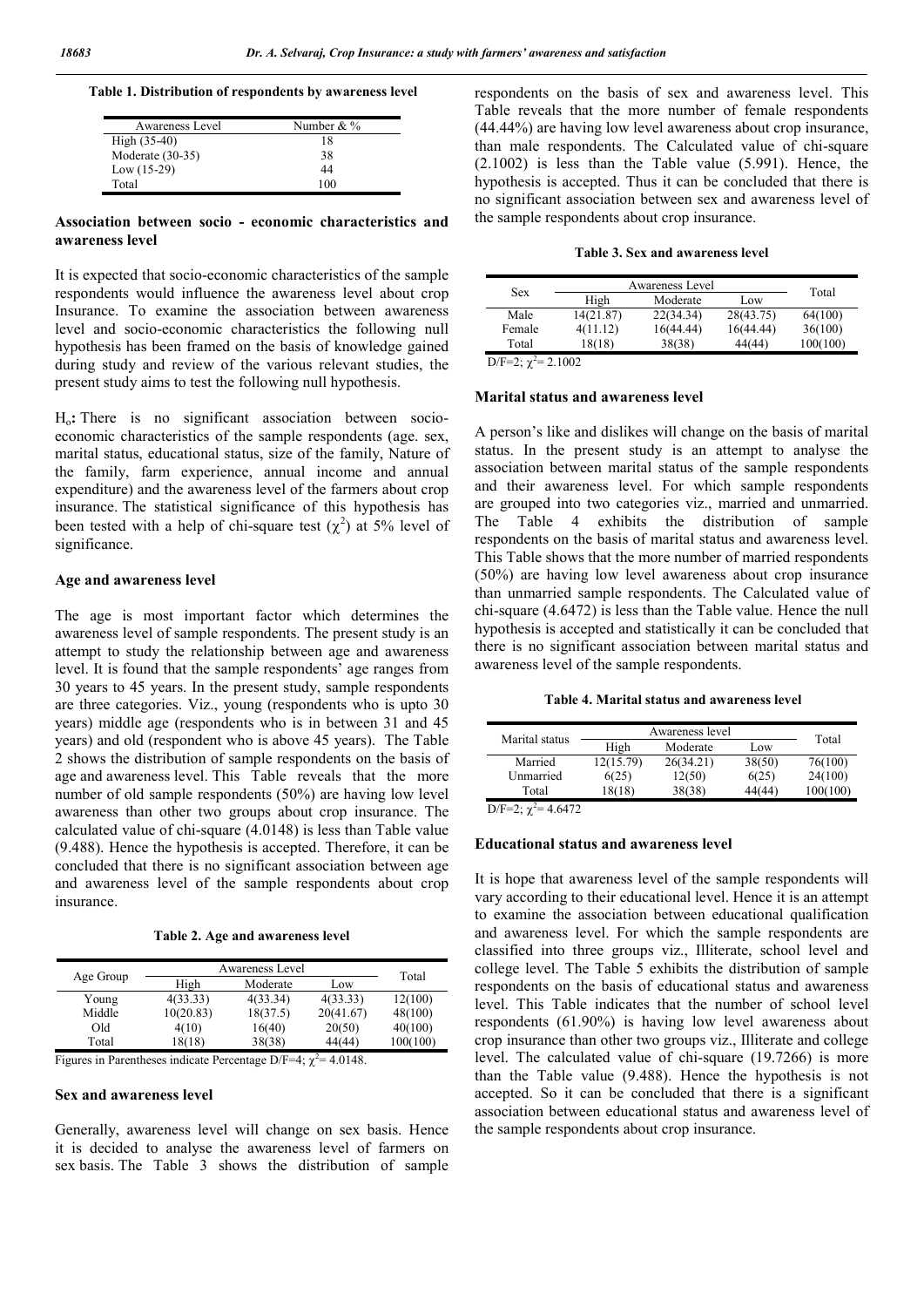Table 5. Educational status and awareness level

| <b>Educational Status</b>  | Awareness level | Total     |           |          |
|----------------------------|-----------------|-----------|-----------|----------|
|                            | High            | Moderate  | Low       |          |
| Illiterate                 | 2(11.11)        | 10(77.78) | 2(11.11)  | 18(100)  |
| School level               | 8(19.05)        | 8(19.05)  | 26(61.90) | 42(100)  |
| College level              | 8(20)           | 16(40)    | 16(40)    | 40(100)  |
| Total                      | 18(18)          | 38(38)    | 44(44)    | 100(100) |
| D/F=4; $\chi^2$ = 19.7266. |                 |           |           |          |

# Size of the family and awareness level

In the presents study sample respondents are grouped into three categories viz., small family (upto3) Middle family (between 4 and 6) and large family above 6. The Table 6 shows the distribution of sample respondent on the basis of size of the family and awareness level. This Table reveals that the more number of small family and middle family sample respondents (50%) are having low level awareness about crop insurance than large family. The calculated value of Chisquare (7.0531) is less than the Table value. Hence, the hypothesis is accepted. Thus it can be concluded that there is no significant association between size of the family and awareness level of the sample respondents about crop insurance.

Table 6. Size of the family and awareness level

| Size of family           | Awareness level | Total     |          |          |
|--------------------------|-----------------|-----------|----------|----------|
|                          | High            | Moderate  | Low      |          |
| Small family             | 4(13.13)        | 11(36.67) | 15(50)   | 30(100)  |
| Middle family            | 10(20.84)       | 14(29.16) | 24(50)   | 48(100)  |
| Large family             | 4(18.18)        | 13(59.09) | 5(22.73) | 22(100)  |
| Total                    | 18(18)          | 38(38)    | 44(44)   | 100(100) |
| D/F=4; $\chi^2$ = 7.0531 |                 |           |          |          |

Nature of the family and awareness level

The nature of the family is another important factor, which also determines the sample respondents and their awareness level. The requirement of the individual family will differ from joint family. Therefore, nature of the family is considered as another essential factor to assess the awareness level. For this purpose it is grouped into two categories such as individual family and joint family. The Table 7 shows the distribution of sample respondents on the basis of nature of the family and awareness level. This Table shows that the more number of joint family sample respondents (50%) are having low level awareness about crop insurance than individual family. The calculated value of chi-square (1.8162) is less than the Table value.

Table 7. Nature of family and awareness level

|                                 | Awareness level |           |        |          |
|---------------------------------|-----------------|-----------|--------|----------|
| Nature of family                | High            | Moderate  | Low    | Total    |
| Joint Family                    | 8(20)           | 12(30)    | 20(50) | 40(100)  |
| Individual family               | 10(16.67)       | 26(43.33) | 24(40) | 60(100)  |
| Total                           | 18(18)          | 38(38)    | 44(44) | 100(100) |
| $D/F = 2$ ; $\chi^2 = 1.8162$ . |                 |           |        |          |

Hence the hypothesis is accepted. Therefore, it can be concluded that there is no significant association between nature of family and awareness level of sample respondents about crop insurance.

### Farm experience and awareness level

Apart from analysis of farm experience and farmer's opinion it is relevant to examine the role played by crop insurance of sample farmers in the farming. In the present study the sample respondents are classified into three categories viz., Low experience (below 10 years) moderate experience (10 and 20 years) and more experience (Above 20 years). The Table 8 indicates that the more number of moderate experience sample respondents (52%) are having low level awareness than other two groups about crop insurance. The calculated value of chi-square (7.3422) is less than the Table value. Hence the hypothesis is accepted therefore it can be concluded that there is no significant association between farm experience and their awareness level.

|  |  |  |  | Table 8. Farm experience and awareness level |  |
|--|--|--|--|----------------------------------------------|--|
|--|--|--|--|----------------------------------------------|--|

| Awareness level | Total    |        |          |
|-----------------|----------|--------|----------|
| High            | Moderate | Low    |          |
| 6(15)           | 20(50)   | 14(35) | 40(100)  |
| 8(16)           | 16(32)   | 26(52) | 50(100)  |
| 4(40)           | 2(20)    | 4(40)  | 10(100)  |
| 18(18)          | 38(38)   | 44(44) | 100(100) |
|                 |          |        |          |

 $D/F = 4$ ;  $\chi^2 = 7.3422$ 

### Annual income and awareness level

The sample respondents are classified into three groups low, middle and high income according the person who earns less than Rs.1,00,000 per annum are classified as low income group, who earns Rs.1,00,000 to 1,50,000 per annum are classified as middle income groups and who earns more than Rs.1,50,000 are classified as high income group. The Table 9 exhibits the distribution of sample respondents on the basis of annual income and awareness level. The Table 9 reveals that the more number of moderate group of sample respondents (52.38%) are having low level awareness than other two groups about crop insurance. The calculated value of chisquare (7.0987) is less than the Table value. Hence, the hypothesis is accepted. Therefore it can be concluded that there is no significant association between annual income of the sample respondents about crop insurance.

Table 9. Annual income and awareness level

| Income level                                   | Awareness level |           |           |          |
|------------------------------------------------|-----------------|-----------|-----------|----------|
|                                                | High            | Moderate  | Low       | Total    |
| Low                                            | 4(10.53)        | 19(50)    | 15(39.47) | 38(100)  |
| Moderate                                       | 10(23.81)       | 10(23.81) | 22(52.38) | 42(100)  |
| High                                           | 4(20)           | 9(45)     | 7(35)     | 20(100)  |
| Total                                          | 18(18)          | 38(38)    | 44(44)    | 100(100) |
| າ<br>$\mathbf{r}$<br>$\overline{ }$<br>$ 0.00$ |                 |           |           |          |

 $D/F = 4$ ;  $\chi^2 = 7.0987$ 

### Annual expenditure and awareness level

It is known fact that spending nature on expenditure of an individual depends on his/ her personal character. In the present study the sample respondents are grouped into three categories viz., low expenditure middle expenditure and high expenditure. Accordingly a person who spend below Rs.50,000 are classified as low expenditure and who spends of Rs.50,000 to Rs.1,00,000 are classified as middle expenditure and who spend more than 100000 are classified as high expenditure.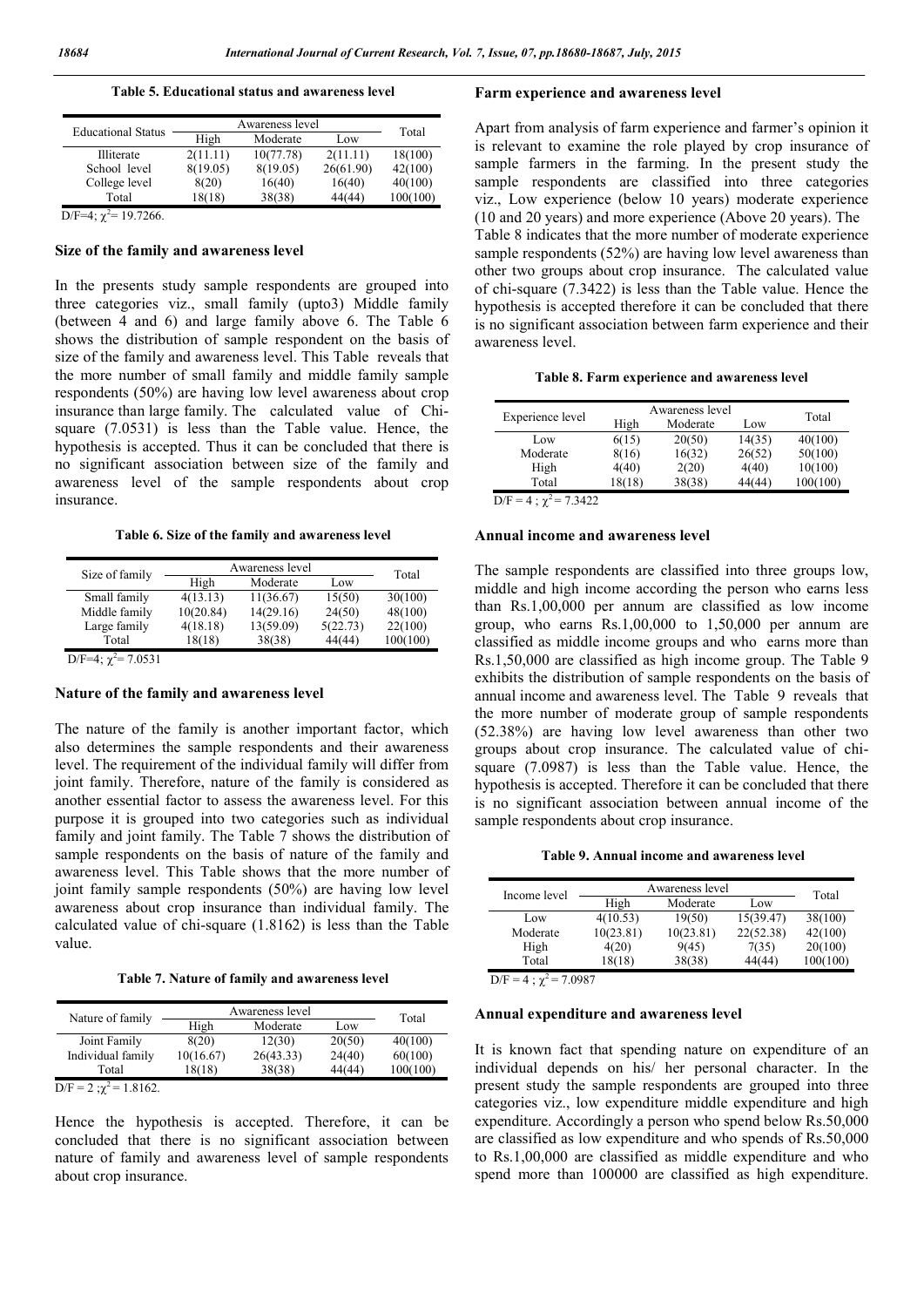The Table 10 reveals that the distribution of sample respondents on the basis of annual expenditure and awareness level. The Table 10 shows that the more number of middle expenditure sample respondents (46.67%) are having low level awareness about crop insurance. The calculated value of chisquare (6.2669) is less than the Table value. Hence the hypothesis is accepted. Therefore it can be concluded that there is no significant association between Annual Expenditure and their awareness level.

Table 10. Annual expenditure and awareness level

| Expenditure level                       | Awareness level | Total     |           |          |
|-----------------------------------------|-----------------|-----------|-----------|----------|
|                                         | High            | Moderate  | Low       |          |
| Low                                     | 6(10.73)        | 24(42.84) | 26(46.43) | 56(100)  |
| Moderate                                | 8(26.66)        | 8(26.67)  | 14(46.67) | 30(100)  |
| High                                    | 4(28.57)        | 6(42.86)  | 4(28.57)  | 14(100)  |
| Total                                   | 18(18)          | 38(38)    | 44(44)    | 100(100) |
| $\sim$ $\sim$<br>$\sim$ 0.40<br>$\cdot$ |                 |           |           |          |

 $D/F = 4$ ;  $\chi^2 = 6.2669$ 

### Farmers' satisfaction about crop insurance

To measure the level of satisfaction of the farmers about crop insurance, on the following statements have been given in the interview schedule: Coverage of farmers, Crops covered, Premium Rate, Area Approach, Indemnity level, Claim procedure, Sum Assured, Premium Subsidy Allowed, Nature of coverage, Documentation, Facilities available at financial institutions, Loss Assessment and Role of Government. A comprehensive interview schedule is designed to collect the data from the sample respondents Likert's 5 point rating scale is applied. A total score for each respondent from all the 13 statements are calculated by using the Likert's 5 point rating scale technique. The maximum score a respondent can get from all the 13 statements are 65 and the minimum score is 13. The respondents are grouped on the basis of score into two viz., satisfied and dissatisfied. Those who have scored above 39 are classified as satisfied and those who scored upto 39 are classified as dissatisfied. The Table 11 shows the distribution of the total sample respondents by their level of satisfaction about crop insurance and this Table reveals that a high percentage (86%) of sample respondents are not satisfied with crop insurance.

Table 11. Distribution of respondents by satisfaction level

| Satisfaction level            | No. of Respondents | Percentage |
|-------------------------------|--------------------|------------|
| Satisfied (score $> = 39$ )   |                    |            |
| Dissatisfied (score $\le$ 39) | 86                 | 86         |
| Total                         | 100                | 100        |

## Association between socio - economic characteristics and satisfaction level

It is expected that socio-economic characteristics of the sample respondents would influence the level of satisfaction about crop insurance. To examine the association between satisfaction level and socio – economic characteristics, the following hypotheses has been framed on the basis of knowledge gained during the study and review of the various relevant studies, the present study aims to test the following null hypothesis.

 $H<sub>o</sub>$ : There is no significant association between Socio – economic characteristics of the sample respondents (age, sex, marital status, educational status, size of the family, farm experience, annual income and annual expenditure) and the level of satisfaction with crop insurance.

The statistical significance of this hypothesis has been tested with the help of chi-square test  $(\chi^2)$  at 5% level of significance.

## Age and satisfaction level

This has been illustrated in Table 12. This shows that there is a relationship between age of the sample respondents and their satisfaction about crop insurance. It is found that 91.67% of middle age sample respondents are dissatisfied. The calculated value of chi-square (5.0385) is less than the Table value. Hence, the hypothesis is accepted. Thus, it can the concluded that there is no significant association between age and satisfaction level of the sample respondents about crop insurance.

|  |  |  |  | Table 12. Age and satisfaction level |  |
|--|--|--|--|--------------------------------------|--|
|--|--|--|--|--------------------------------------|--|

|           |                                                                                  | Satisfaction level |           |  |  |  |
|-----------|----------------------------------------------------------------------------------|--------------------|-----------|--|--|--|
| Age Group | Satisfied                                                                        | Dissatisfied       | Total     |  |  |  |
| Young     | 4(33.33)                                                                         | 8(66.67)           | 12(100)   |  |  |  |
| Middle    | 4(8.33)                                                                          | 44 (91.67)         | 48 (100)  |  |  |  |
| Old       | 6(15)                                                                            | 34 (85)            | 40(100)   |  |  |  |
| Total     | 14 (14)                                                                          | 86 (86)            | 100 (100) |  |  |  |
|           | $\Gamma$ igures in norontheses indicate norontage $D/E = 2 \cdot \mu 2 = 5.0295$ |                    |           |  |  |  |

Figures in parentheses indicate percentage D/F = 2;  $\chi$ 2 = 5.0385.

### Sex and satisfaction level

The Table 13 shows the distribution of sample respondents on the basis of sex and satisfaction level. This Table reveals that there is a relationship between sex of the sample respondents and their satisfaction about crop insurance. It is found that 90.625% of male sample respondents are dissatisfied. The calculated value of chi-square (3.1583) is less than the Table value (3.841). Hence, the hypothesis is accepted. So, it can be concluded that there is no significant association between sex and satisfaction level of the sample respondents about crop insurance.

Table 13. Sex and satisfaction level

| Dissatisfied<br>Satisfied<br>58(90.625)<br>Male<br>6(9.375)<br>64(100)<br>28(77.78)<br>36(100)<br>8(22.22)<br>Female<br>86(86)<br>Total<br>14(14) | <b>Sex</b> | Total |          |
|---------------------------------------------------------------------------------------------------------------------------------------------------|------------|-------|----------|
|                                                                                                                                                   |            |       |          |
|                                                                                                                                                   |            |       |          |
|                                                                                                                                                   |            |       |          |
|                                                                                                                                                   |            |       | 100(100) |

 $D/F = 1$ ;  $\chi^2 = 3.1583$ 

## Marital status and satisfaction level

The Table 14 exhibits the distribution of sample respondents on the basis of marital status and satisfaction level. The Table 14 indicates that there is a relationship between marital status of the sample respondents and their satisfaction about crop insurance. It is found that 89.47% of married sample respondents are dissatisfied. The calculated value of chi-square (3.1737) is less than the Table value. Hence, the hypothesis is accepted. Therefore, it can be concluded that there is no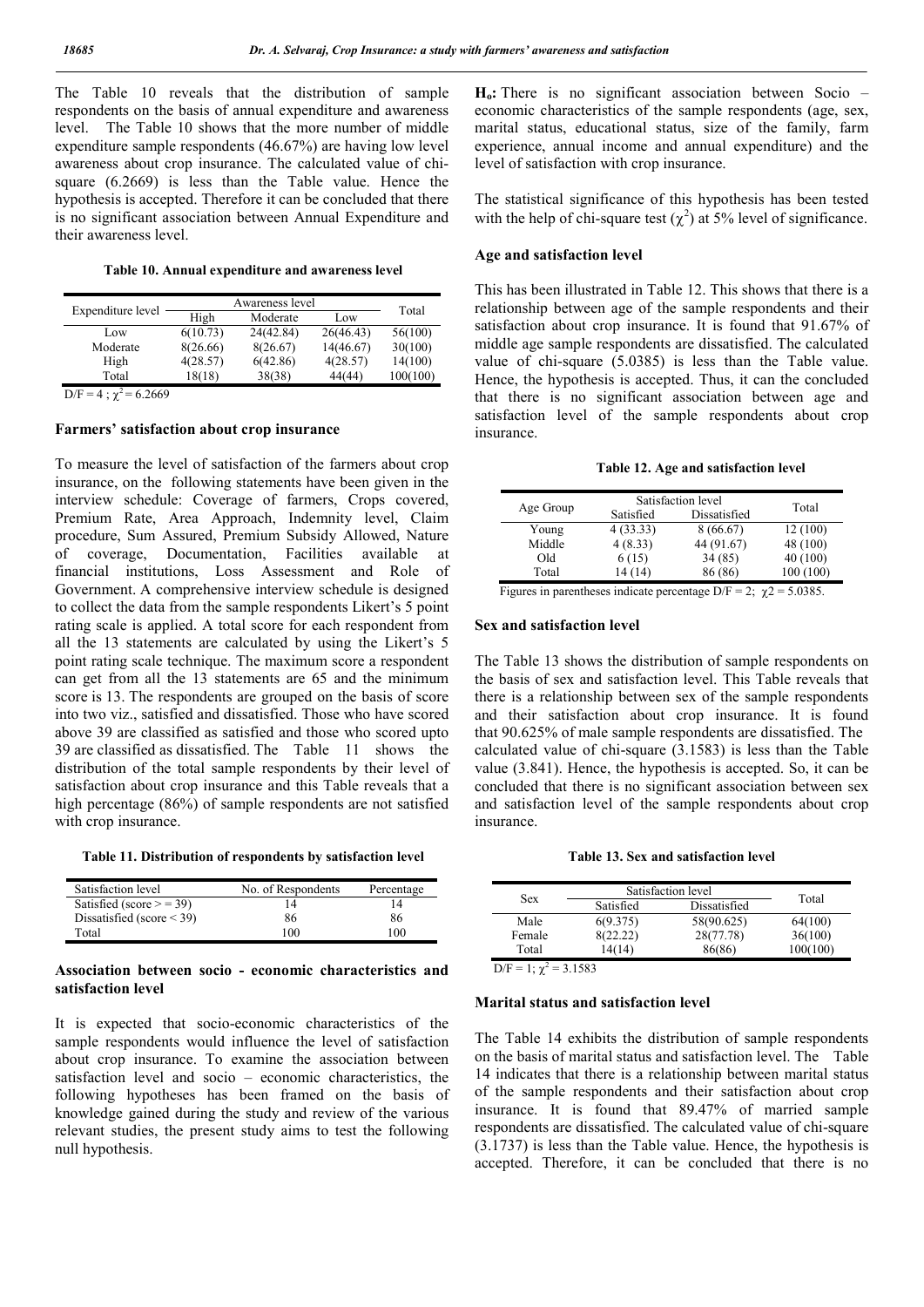significant association between marital status and satisfaction level of the sample respondents about crop insurance.

Table 14. Marital status and satisfaction level

| <b>Marital Status</b> | Satisfaction level | Total        |          |
|-----------------------|--------------------|--------------|----------|
|                       | Satisfied          | Dissatisfied |          |
| Married               | 8(10.53)           | 68(89.47)    | 76(100)  |
| Unmarried             | 6(25)              | 18(75)       | 24(100)  |
| Total                 | 14(14)             | 86(86)       | 100(100) |
| <b>D.T.</b><br>2.1727 |                    |              |          |

 $D/F = 1$ ;  $\chi^2 = 3.1737$ 

### Educational status and satisfaction level

The Table 15 exhibits the distribution of sample respondent on the basis of educational status and satisfaction level. The Table 15 reveals that there is a relationship between educational status of the sample respondents and their satisfaction about crop insurance. It is found that 90.45% of school level sample respondents are dissatisfied. The calculated value of Chisquare (2.0198) is less than the Table value. Hence, the hypothesis is accepted. Therefore, it can be concluded that there is no significant association between educational status and their satisfaction level of the sample respondents about crop insurance.

Table 15. Educational status and satisfaction level

| <b>Educational Status</b>        | Satisfaction level | Total        |          |
|----------------------------------|--------------------|--------------|----------|
|                                  | Satisfied          | Dissatisfied |          |
| Illiterate                       | 2(11.11)           | 16(88.89)    | 18(100)  |
| School level                     | 4(9.52)            | 38(90.45)    | 42(100)  |
| College level                    | 8(20)              | 32(80)       | 40(100)  |
| Total                            | 14(14)             | 86(86)       | 100(100) |
| $\mathbf{D}$<br>$\sim$<br>0.0100 |                    |              |          |

 $D/F = 2$ ;  $\chi^2 = 2.0198$ 

# Size of the family and satisfaction level

The Table 16 indicates the distribution of sample respondents on the basis of size of the family and satisfaction level. The Table 16 shows that there is a relationship between size of the family of sample respondents and their satisfaction level about crop insurance. It is found that 91.67% of middle family sample respondents are dissatisfied. The calculated value of Chi-square (5.7182) is less than the Table value. Hence, the hypothesis is accepted. So, it can be concluded that there is no significant association between size of the family and satisfaction level of the sample respondents about crop insurance.

|  |  |  | Table 16. Size of the family and satisfaction level |  |
|--|--|--|-----------------------------------------------------|--|
|  |  |  |                                                     |  |

|                          | Satisfaction level |              |          |
|--------------------------|--------------------|--------------|----------|
| Size of the family       | Satisfied          | Dissatisfied | Total    |
| Small family             | 8(26.67)           | 22(73.33)    | 30(100)  |
| Middle family            | 4(8.33)            | 44(91.67)    | 48(100)  |
| Large family             | 2(9.09)            | 20(90.91)    | 22(100)  |
| Total                    | 14(14)             | 86(86)       | 100(100) |
| $D/T$ $A$ $A$ $F$ $7100$ |                    |              |          |

D/F = 2;  $\chi$  2 = 5.7182

# Nature of the family and satisfaction level

The Table 17 shows the distribution of sample respondents on the basis of nature of the family and satisfaction level. The Table 17 reveals that there is a relationship between nature of the family of sample respondents and their satisfaction level about crop insurance. It is found that 86.67% of individual family sample respondents are dissatisfied. The calculated value of Chi-square (0.0552) is less than the Table value. Hence the hypothesis is accepted. Thus, it is concluded that there is no significant association between nature of the family and satisfaction level of the sample respondents about crop insurance.

|  |  | Table 17. Nature of family and satisfaction level |  |
|--|--|---------------------------------------------------|--|
|  |  |                                                   |  |

| Nature of the family          | Satisfaction level | Total        |          |
|-------------------------------|--------------------|--------------|----------|
|                               | Satisfied          | Dissatisfied |          |
| Joint family                  | 6(15               | 34(85)       | 40(100)  |
| Individual family             | 8(13.33)           | 52(86.67)    | 60(100)  |
| Total                         | 14(14)             | 86(86)       | 100(100) |
| $D/F = 2$ ; $\chi^2 = 0.0552$ |                    |              |          |

### Farm experience and satisfaction level

The Table 18 shows that the distribution of sample respondents on the basis of farm experience and satisfaction level. The Table 18 reveals that there is a relationship between farm experience of the sample respondents and their satisfaction level about crop insurance. It is found that 90% of low experience sample respondents are dissatisfied. The calculated value of chi-square (0.9965) is less than Table value. Hence, the hypothesis is accepted. Therefore, it can be concluded that there is no significant association between farm experience and their satisfaction level of the sample respondents about crop insurance.

### Table 18. Farm experience and satisfaction level

| Satisfaction level |              | Total    |
|--------------------|--------------|----------|
| Satisfied          | Dissatisfied |          |
| 4(10)              | 36(90)       | 40(100)  |
| 8(16)              | 42(84)       | 50(100)  |
| 2(20)              | 8(10)        | 10(100)  |
| 14(14)             | 86(86)       | 100(100) |
|                    |              |          |

 $D/F = 2$ ;  $\chi^2 = 0.9965$ 

### Annual income and satisfaction level

The Table 19 shows the distribution of sample respondents on the basis of annual income and satisfaction level. The Table 19 shows that there is a relationship between annual income group annual income group of sample respondents and their satisfaction about crop insurance.

Table 19. Annual income and satisfaction level

| Income Level             | Satisfaction level |              | Total    |
|--------------------------|--------------------|--------------|----------|
|                          | Satisfied          | Dissatisfied |          |
| Low                      | 8(21.05)           | 30(78.95)    | 38(100)  |
| Middle                   | 4(9.52)            | 38(90.48)    | 42(100)  |
| High                     | 2(10)              | 18(90)       | 20(100)  |
| Total                    | 14(14)             | 86(86)       | 100(100) |
| $D/F = 2\chi^2 = 2.5297$ |                    |              |          |

It is found that 90.48% of middle income group of sample respondents are dissatisfied. The calculated value of Chisquare (2.5297) is less than the Table value. Hence, the hypothesis is accepted. Thus, it can be concluded that there is